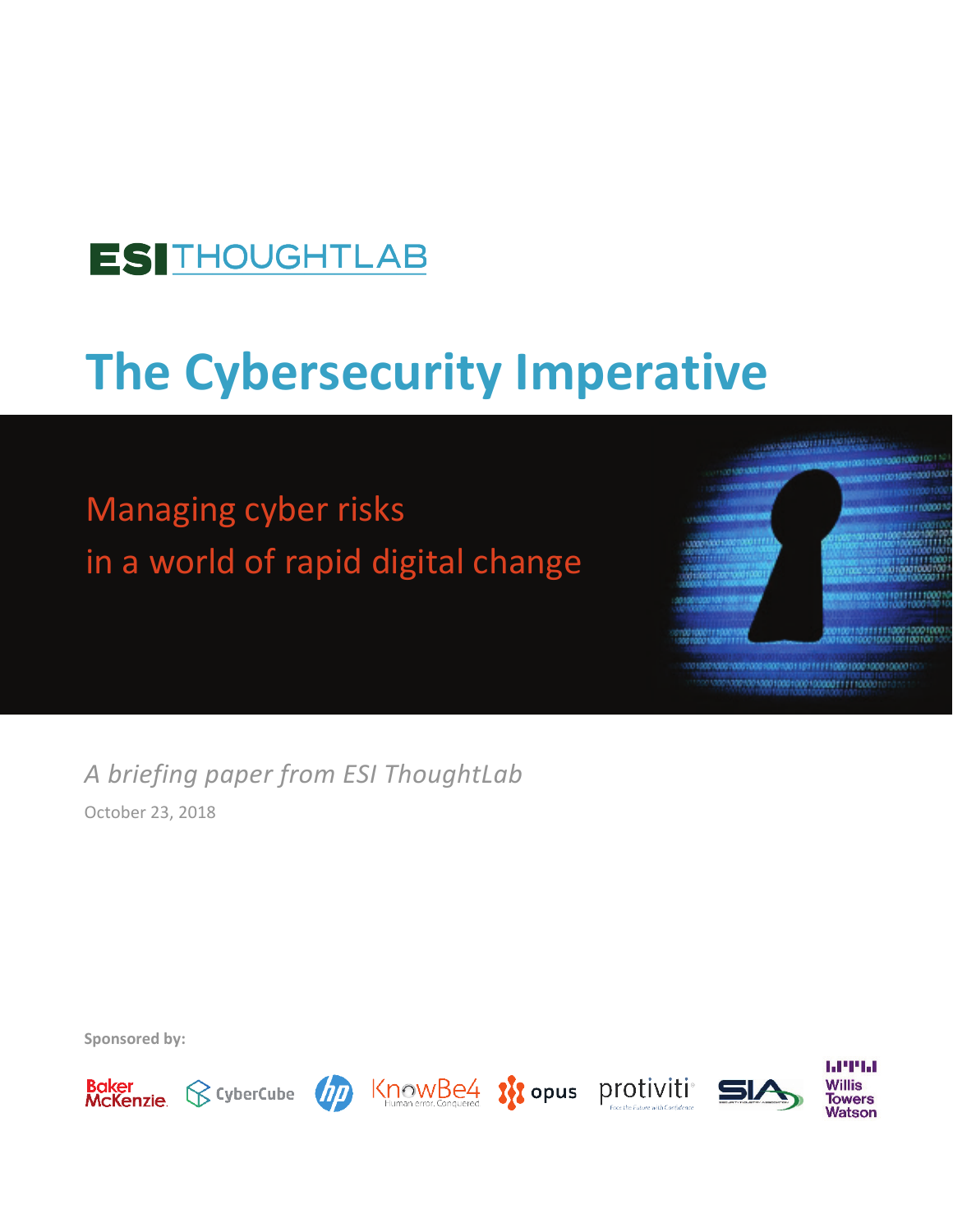#### **Background on the study**



**By 2021, cybercrime will cost the world \$6 trillion annually according to Cybersecurity Ventures, more than the combined GDP of the UK and France. As firms embrace the latest digital solutions and respond to rising regulations, cybersecurity has become a top management priority across industries and markets.**

Cybersecurity is a moving target: as companies adopt new technologies, so do hackers. The reluctance of firms to share cybersecurity information makes benchmarking more challenging. To fill this gap, ESI ThoughtLab joined with WSJ Pro Cybersecurity and a group of leading organizations to launch *The Cybersecurity Imperative*, a rigorous global research program. Our sponsors included Baker McKenzie, CyberCube, HP, KnowB4, Opus, Protiviti, SIA, and Willis Towers Watson.

To identify cybersecurity best practices and performance metrics, we conducted four levels of analysis:

- **1.** A diagnostic survey of 1,300 firms across industries and regions.
- **2.** In-depth interviews with 18 CISOs and cybersecurity experts.
- **3.** Insights from an advisory board of executives from sponsoring firms and DTCC, Evolver, Fidelity, Hubbard Decision Research, NIST, and Security Mantra.
- **4.** An economic model benchmarking the impact of cybersecurity practices on performance.

As part of our analysis, we scored surveyed companies by their reported progress against each of the five pillars of the NIST framework: identify, protect, detect, respond, and recover. According to those rankings, we then segmented companies into three stages of cybersecurity maturity: **Beginners, Intermediates** and **Leaders**. We summed the scores to arrive at a firm's composite score for each category and overall and assessed the impact on their cybersecurity practices and performance.

#### **Key findings and insights**



**Our extensive research of companies across countries and industries revealed 12 major cybersecurity findings. Senior management teams and cybersecurity experts will want to keep these trends and insights top of mind as they build systems to secure their digital future.**

**1. As companies embrace new technologies, move to open platforms, and tap ecosystems of partners and suppliers, their cyber-risks will multiply.** While firms now report the biggest impacts from malware (81%), phishing (64%), and ransomware (63%), in two years, they expect massive growth in attacks through partners, customers, and vendors (247% growth), supply chains (+146%), denial of service (+144%), apps (+85%), and embedded systems (+84%).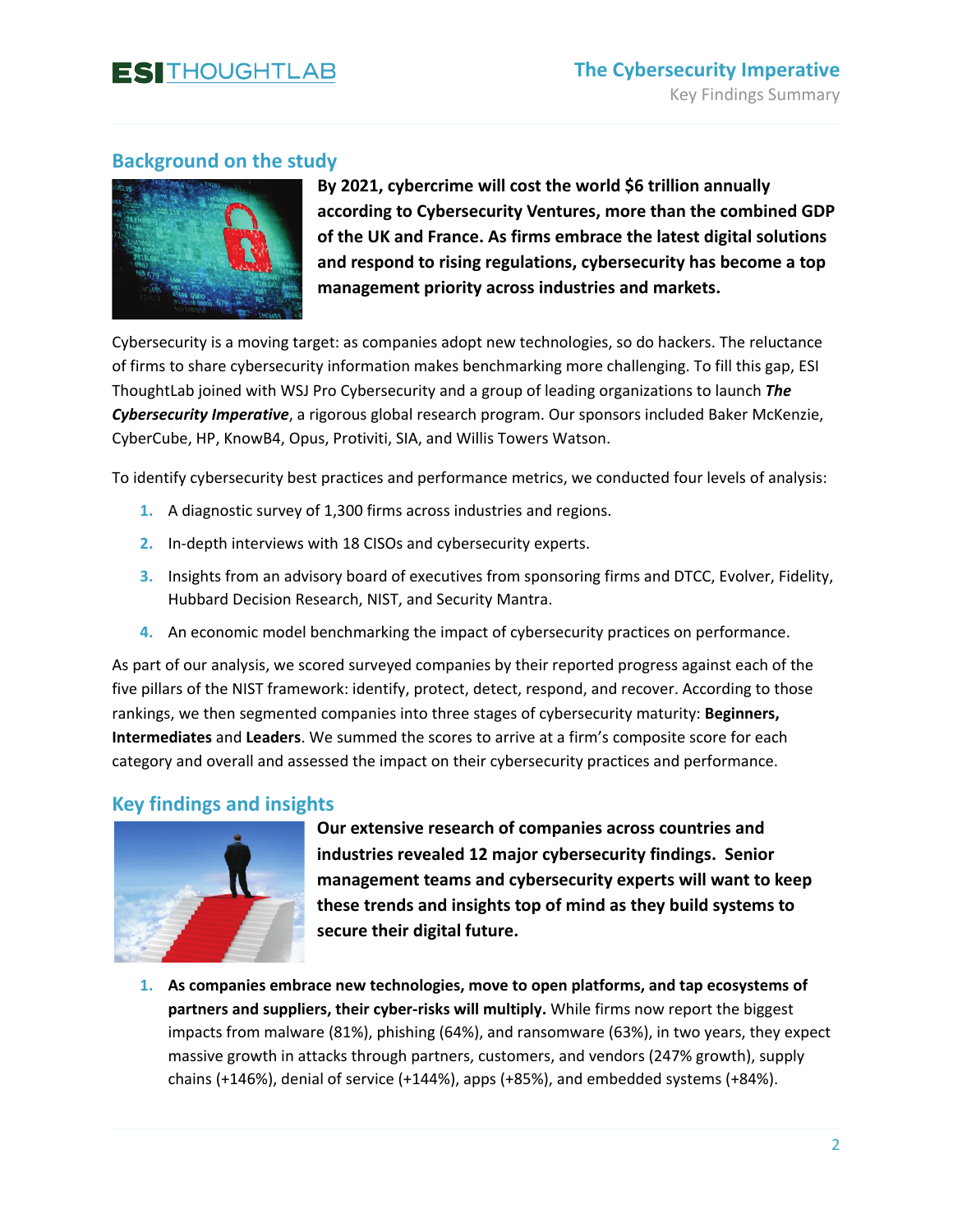- **2. While firms see high risks from unsophisticated hackers (59%), cyber criminals (57%), and social engineers (44%), the greatest threat lies within: untrained general staff (87%).** Another 57% of firms see data sharing with partners and vendors as their main IT vulnerability. Nonetheless, only 17% of companies have made significant progress in training staff and partners on cybersecurity awareness—a clear weakness for many firms.
- **3. When developing a cybersecurity roadmap, firms need to address the "digital paradox."** When digital transformation outpaces cybersecurity progress, companies bear a bigger chance of suffering a major cyber-attack (over \$1m in losses). Digital leaders in early stages of cybersecurity have a 27% chance of having a major attack, compared with a 17% probability for digital leaders with advanced cybersecurity systems.
- **4. Companies need to ensure their cybersecurity investments don't fall behind.** Our survey shows that firms increased their cybersecurity investments by 7% over the last year, and they plan a 14% boost next year. The biggest upsurge is coming from platform companies, which hiked their cybersecurity investment by 59% over the last year and plan a further 64% bump next year. On average, companies with revenue between \$250m-\$1bn will spend \$2.9m next year, \$1bn-\$5bn (\$5.7m), \$5bn-\$20bn (\$10.7m), and \$20bn+ (\$16.8m).
- **5. Cybersecurity investments will vary by industry, size and location next year.** Energy/utility firms plan to increase spending the most (21%) followed by consumer goods/services (+17%), technology (+16%), insurance (+14%), life sciences/healthcare (+12%), financial services (+11%), and manufacturing (+3%). The biggest hikes will come from smaller firms with \$250m to \$1b in revenue (+40%) and with \$1b-\$5b in revenue (+37%). Firms based in South Korea, facing government-sponsored risks, will up their investment by 34.6%, followed by Mexico (+34.5%), Australia (+29%) China (+25%), Singapore (+20%), Argentina (+19%), and the US (+19%).
- **6. Companies now allocate the largest share of their cybersecurity investments to technology**  (**37.9%), followed by people (33.8%), and process (28.4%).** Next year, firms will allocate more to technology (39.3%) and process (30.7%), while trimming their investment in people (30%). Companies are now using a variety of technologies to help mitigate risks, including multi-factor authentication (90%), blockchain (68%), IoT (62%), and AI (44%). Over the next two years, there will be an explosion in the use of behavioral analytics (+1735%), smart grid technologies (+831%), deception technology (+684%), and hardware security and resilience (+114%).
- **7. Companies with the highest cybersecurity maturity scores are in the US (107.2), South Korea (104.7), Japan (102.6), France (101.9), Australia (101.3), Spain (101.1), and the UK (100).** Firms in these countries have made the greatest progress in developing an effective cybersecurity framework. Most of the lowest scoring companies are based in emerging markets, including Mexico (96.3), India (93.7), Argentina (93.6), and Brazil (88.6), although firms in Germany (97.3) and Switzerland (96.3) also had relatively low scores.
- **8. Companies are now investing more in cyber-risk prevention than in resilience.** They are putting more into the identify (19.5%), protect (25.5%), and detect (21.3%) categories of the NIST Cybersecurity Framework than into the respond (17.7%) and recover (16.2%) categories. While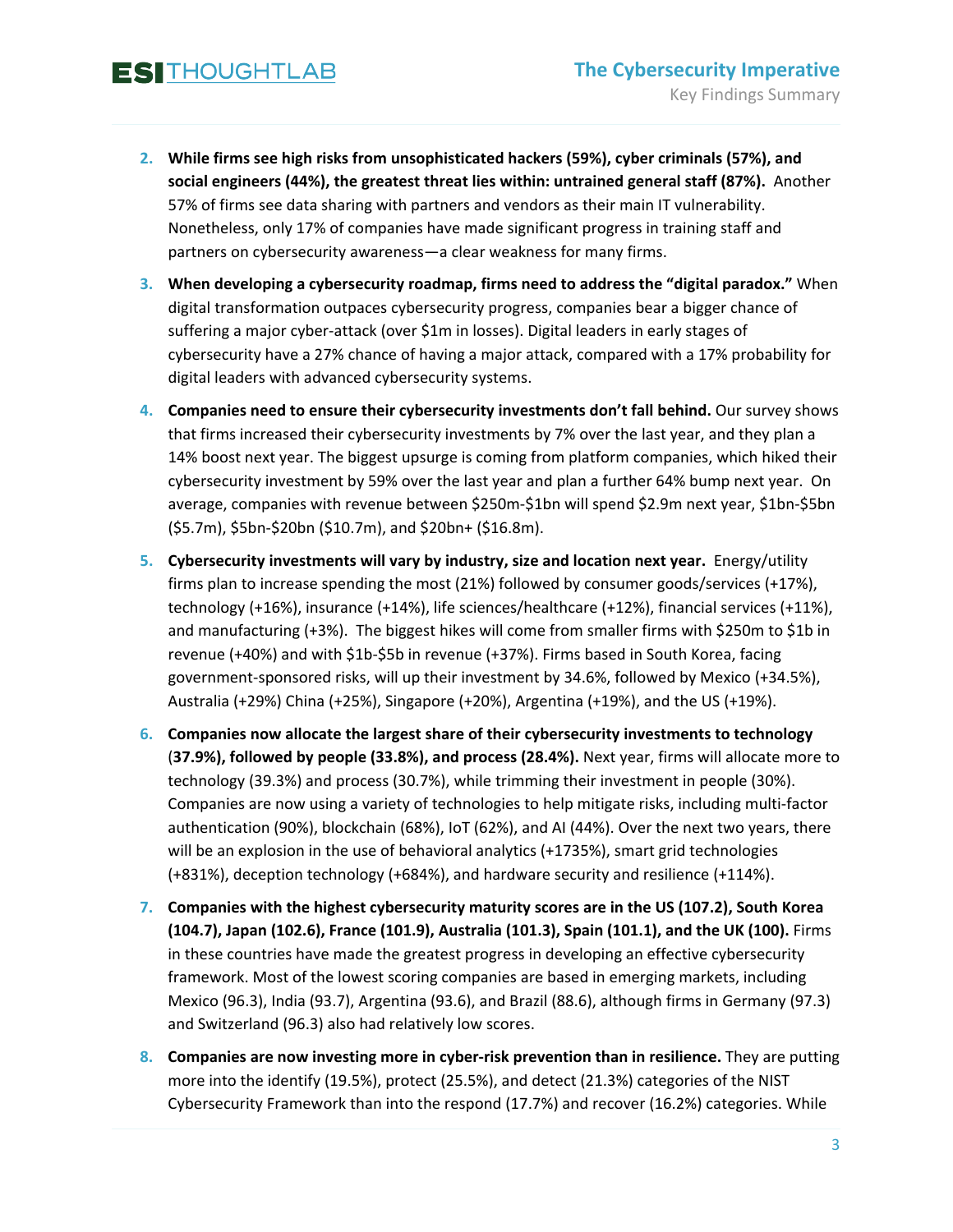companies will invest even more in protection next year (26.5%), they will also allocate more to respond (19.2%) and recover (18.1%) and less to identify (17.9%) and detect (18.3%). While many CISOs believe that prevention is better than cure, they recognize that resilience is crucial since no security system can be 100% foolproof.

- **9. As cybersecurity systems mature, the probability of costly cyberattacks decline.** Cybersecurity beginners have a 21% probability of cyberattacks generating over \$1m in losses vs 16% for intermediates and leaders. The costs of cyberattacks also decrease as cybersecurity matures: the costs for beginners is 0.039% of revenue (\$3.9m for a \$10b company) compared with 0.012% of revenue for leaders (\$1.2m for a \$10b company). And beginners in our benchmarking survey may be underestimating the costs due to their ineffective detection systems.
- **10. Companies are reorganizing to improve cybersecurity:** Cybersecurity leaders (37%) are more likely to assign responsibility to a CISO than beginners (20%). For beginners and companies with under \$1 billion in revenue, the board of directors is more likely to have primary responsibility. However, worldwide regulatory changes are making a chief privacy or data protection officer role more common and more collaborative—and sometimes integrated—with the role of the CISO, particularly in companies with over \$20 billion in revenue.
- **11. As firms mature in cybersecurity, the ratio of cybersecurity to technology staff drops.** One reason is that as firms install automated cybersecurity systems with advanced technology, they require fewer cybersecurity specialists. Another is that leaders make better use of cybersecurity ecosystems where they rely more heavily on partners and suppliers and outsource more of their cybersecurity work.
- **12. Calculating the ROI of cybersecurity is elusive for most firms.** One stumbling block is that it is difficult to accurately measure indirect costs, such as productivity loss, reputational damage, and opportunity costs. Another is the difficulty of gauging risk probabilities and costs avoided from tighter cybersecurity. Adding to complexity, companies focus on measuring risks, and leave out the upside from improving productivity (cited by 35% of companies), profitability (22%), corporate reputations (18%), competitive positioning (16.2%), and customer engagement (11%).

*"We are in a cybersecurity arms race, and the hackers are winning. Over the years, we have tested thousands of companies. There is always a way in."* 

**Kevin Mitnick, Chief Hacking Officer and former hacker, KnowBe4**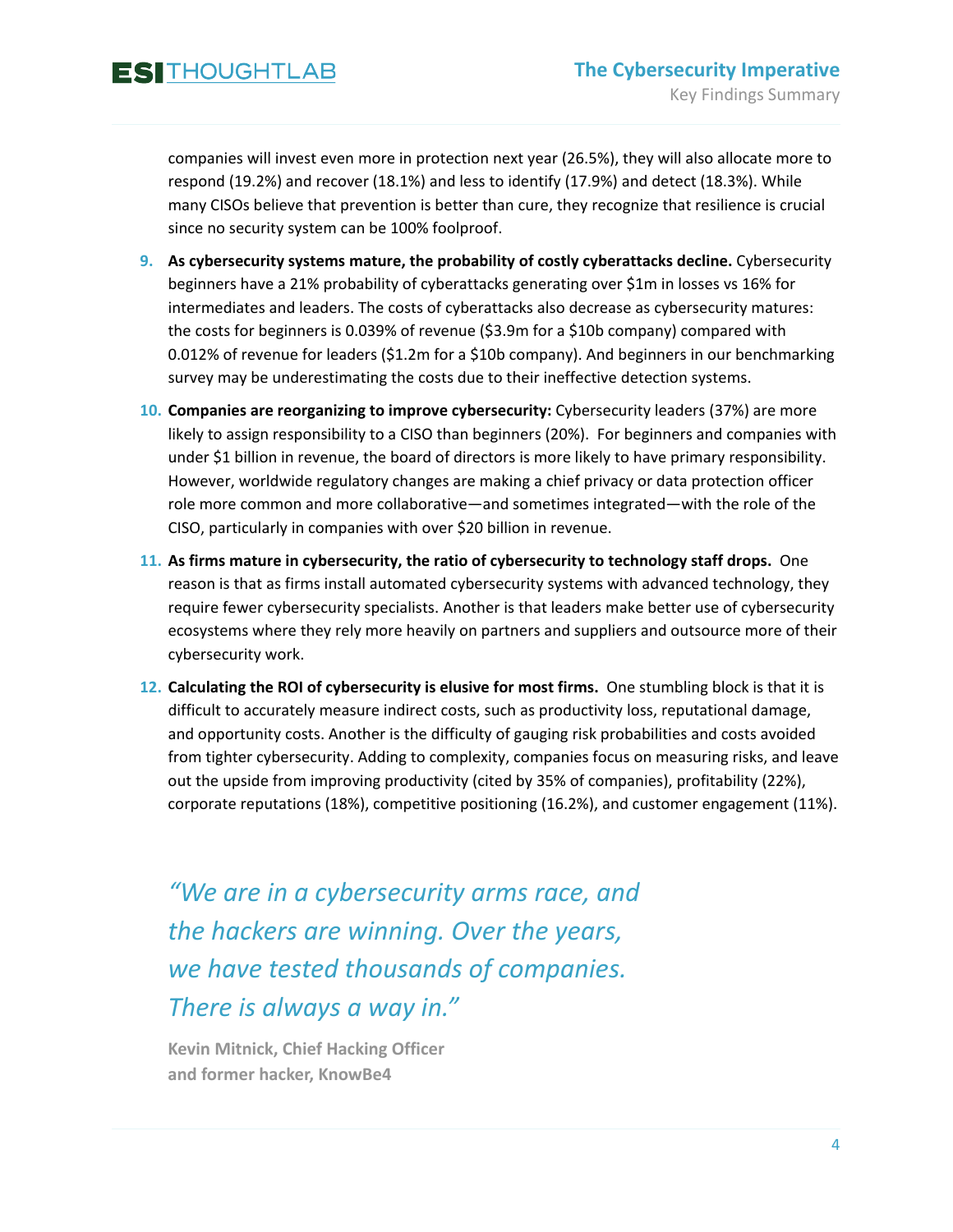### **ESITHOUGHTLAB**

#### **Calls to action**



**ESI ThoughtLab held advisory meetings and interviews with CISOs and cybersecurity experts across industries, regions, and disciplines, who offered their insights into cybersecurity best practices. Here are 10 calls to action gleaned from our research that will help firms bring their cybersecurity programs to the next level of excellence.**

#### **1. Conduct an audit**

Step one is conducting an audit of your current cybersecurity practices to identify areas of weakness and needs for improved practices. Assessing your approach compared with cybersecurity frameworks such as NIST can provide a valuable guide to where to begin and keep your firm in good standing with regulators. It also can be a valuable tool for communicating with senior management and benchmarking progress.

#### **2. Build a cybersecurity roadmap**

Start by tying your cybersecurity risk program to the enterprise risk management process, so that it's not just IT and security people driving the risk assessment. Next, right-size your cyber program to match the risk profile and appetite of top management. Regularly test your detection and monitoring capabilities to make sure they are effective. Finally, develop key metrics so you can ensure you're achieving your goals and create a feedback loop to refine the program as it goes along.

#### **3. Look at cybersecurity through multiple lenses**

The first is governance: Make sure you've got everything buttoned down—from tone at the top through to product design. The next is transactional: Determine the cybersecurity and privacy issues relating to suppliers and customers. Lastly is crisis and disputes: Prepare a solid response policy that's going to be well practiced among the core and ancillary team, including notification duties, forensics, law enforcement, PR and preparing for class actions. Look at cybersecurity not just through a risk lens, but the upside it can bring to your business.

#### **4. Build a cybersecurity culture**

Cybersecurity works best when organized as a team sport—with all staff across the enterprise sharing responsibility. Companies need to develop an information security culture that is part of everything that they do, from product development to customer engagement. The right culture is the best line of defense and building such a culture starts at the top: the board and the CEO need to set the tone and provide the governance.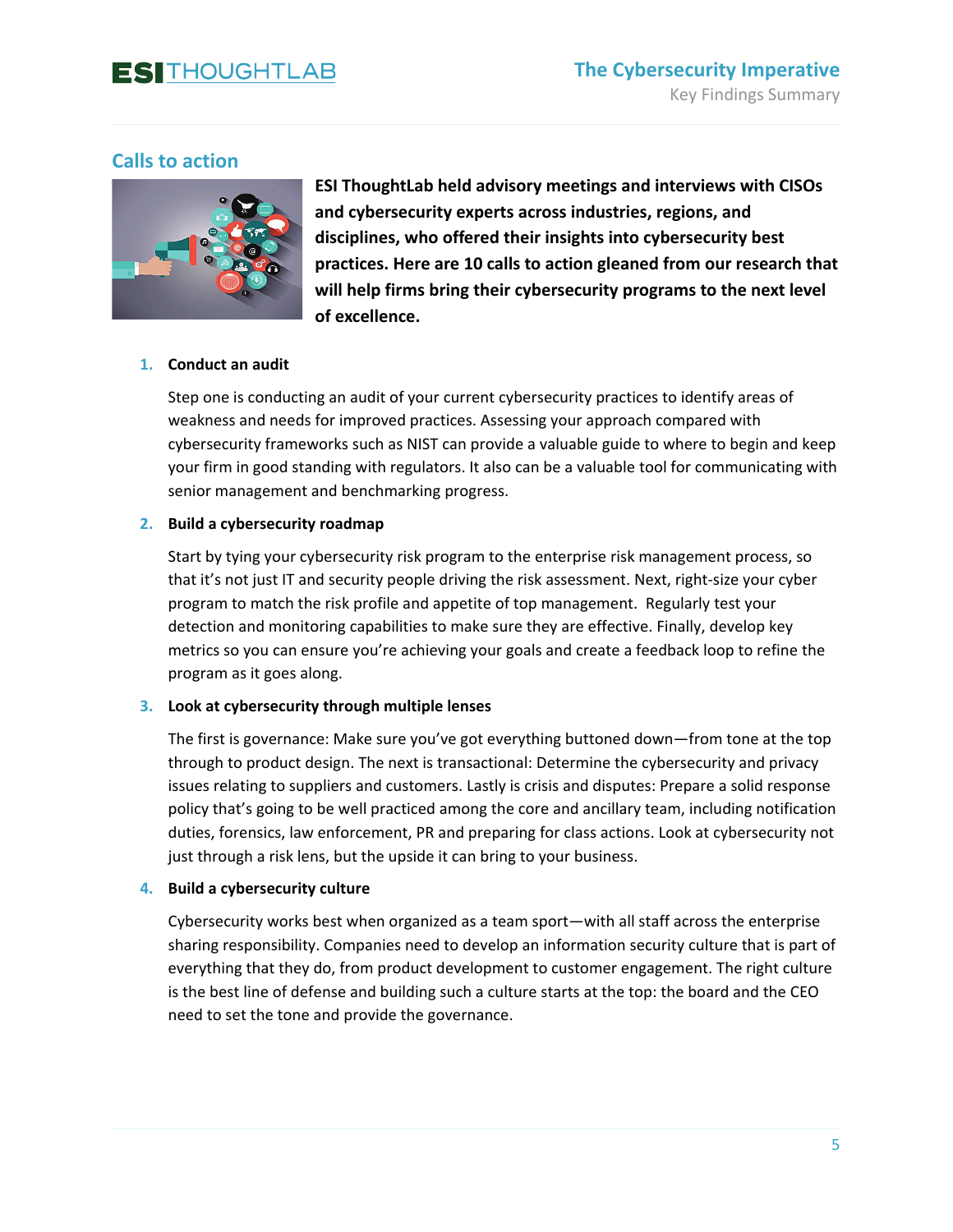#### **5. Get the fundamentals right**

Cybersecurity is a very complex issue, but managing it often just takes common sense. Rather than just focusing on the latest cybersecurity technologies, first make sure you are getting the fundamentals right. For example, companies need a robust and auditable control system that continuously monitors who has access to critical systems. Simple passwords are not enough; two-factor authentication and other security enhancements are essential.

#### **6. Change how you communicate**

One of the challenges for cybersecurity professionals is that the cybersecurity is sometimes too technical for management teams to fully understand. Often, CISOs talk in technical jargon or just about cost avoidance—why failing to take actions might result in a regulatory fine. Framing the discussion in business terms works best—showing the ROI in terms of reduced costs, lower risks, and improvements in market share, shareholder value, and financial performance.

#### **7. Adopt a proactive mindset**

Just implementing a set of tools to detect breaches puts CISOs in a reactive mode. You need to take a proactive stance in managing your security program by adopting the mindset that you have been compromised and set out every day to disprove it. You might be using the same tools, but how you go about executing on them will be different. If you're not proactive, attackers will always get in. You should assume a breach and remediate as soon as possible.

#### **8. Don't manage cybersecurity in a silo**

Creating organizational structures that encourage interplay between cybersecurity and business teams is crucial. Remember that security is a holistic discipline; you need to manage both physical and cyber risks. You could have the best physical security ever—guards, gates, guns, surveillance—but if someone can access your network from the comfort of their living room, you will not accomplish anything.

#### **9. Every device purchase is a security decision**

Securing your network perimeter is not enough. The office of the future is different: people are working from everywhere—when they are at Starbucks, on vacation, in transit or at home. The peripheral boundary of your network is not strong enough to protect inflows and outflows of information. CISOs need to turn their attention to users and their devices. These devices may stay in your firm for years, and their defenses may be outdated or broken.

#### **10. Don't make cybersecurity an afterthought**

When creating digital products, companies need to build security into those products from the start, rather than after they are built. Cybersecurity people should be embedded in the teams that are creating products and driving digital transformation. Right now, most firms organize cybersecurity in silos, which have only a fraction of the staff of the engineering group. So often when a new product is developed, the cybersecurity may not have enough time to properly test it and fix all the issues.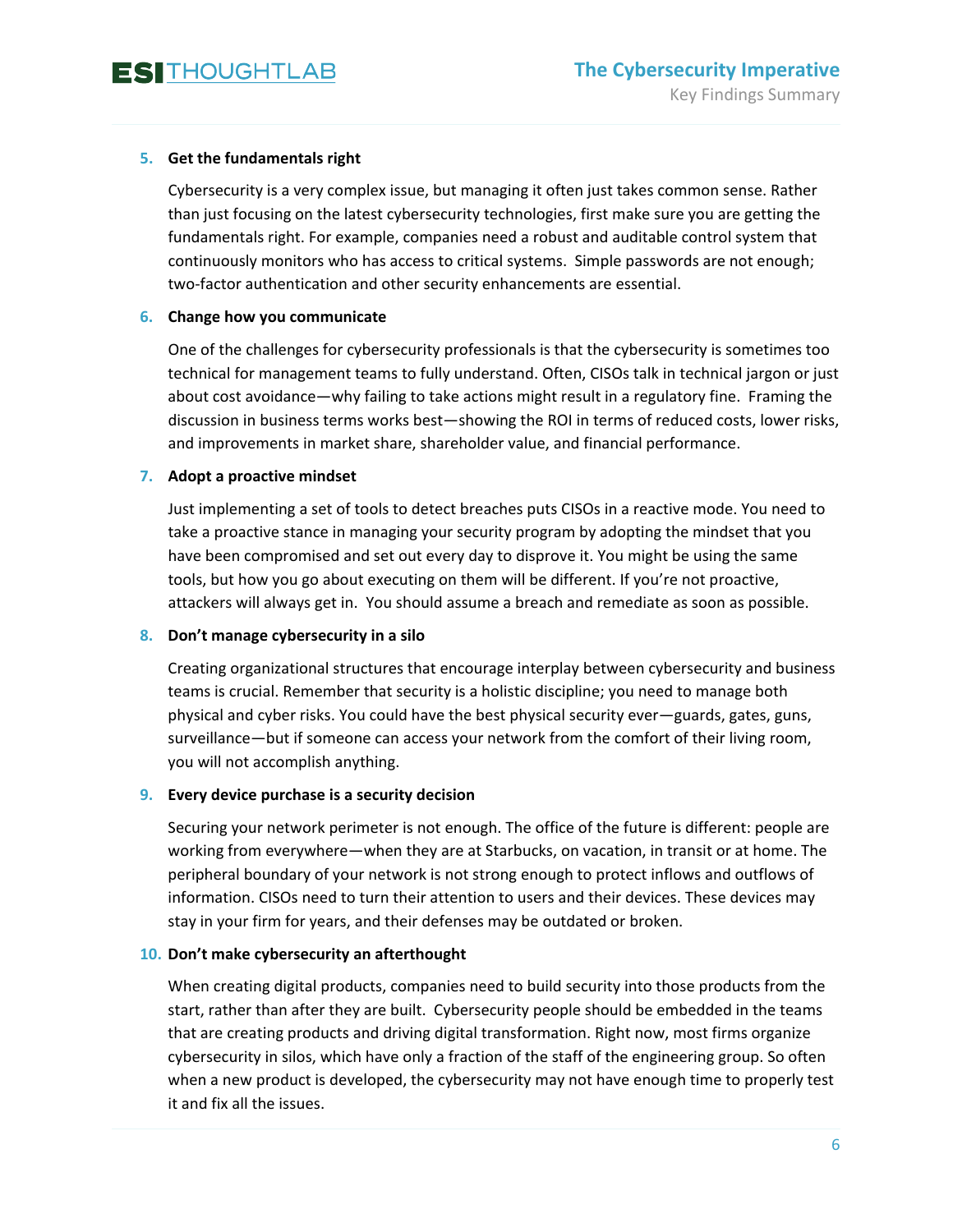### **ESITHOUGHTLAB**

#### **About ESI ThoughtLab**



**ESI ThoughtLab is an innovative thought leadership and economic research firm that helps corporate, financial, and government leaders cope with transformative change. Our research focuses on the intersection of business, government, and digital transformation.**

By applying analytical tools, qualitative research, and expert opinions, our firm provides actionable insights into industry, economic, regulatory and technology trends and their impact on business and the world. We specialize in creating next-generation thought leadership that combines visionary thinking with evidence-based research and innovative content delivery.

An agile, collaborative enterprise, ESI ThoughtLab draws on its in-house team of thought leadership specialists and professional economists, together with a global network of experts, survey panels, and alliance partners to conduct analysis on industries, countries, cities, and management practices. We provide end-to-end thought leadership research—from surveys, expert panels, and executive interviews to global indexes, interactive infographics, and econometric models. Our trusted ESI brand gives us extraordinary access to senior executives, policymakers and media channels around the globe.

**For further information about this study and other thought leadership programs, please contact:** 

Lou Celi, Project Director 917.459.4616 [| Lceli@esithoughtlab.com](mailto:Lceli@esithoughtlab.com)

Barry Rutizer, Client Director 917.251.4190 [| Brutizer@esithoughtlab.com](mailto:Brutizer@esithoughtlab.com)

Dr. Daniel Miles, Chief Economist 215.717.2777 | [Miles@econsultsolutions.com](mailto:Miles@econsultsolutions.com)

Caroline Lindholm, Project Coordinator 215.717.2777 | [Lindholm@econsultsolutions.com](mailto:Lindholm@econsultsolutions.com)

**[For the full interactive report and the cybersecurity benchmarking database, see our website:](https://econsultsolutions.com/esi-thoughtlab/cybersecurity-imperative-2018)  [econsultsolutions.com/esi-thoughtlab/cybersecurity-imperative-2018](https://econsultsolutions.com/esi-thoughtlab/cybersecurity-imperative-2018)**